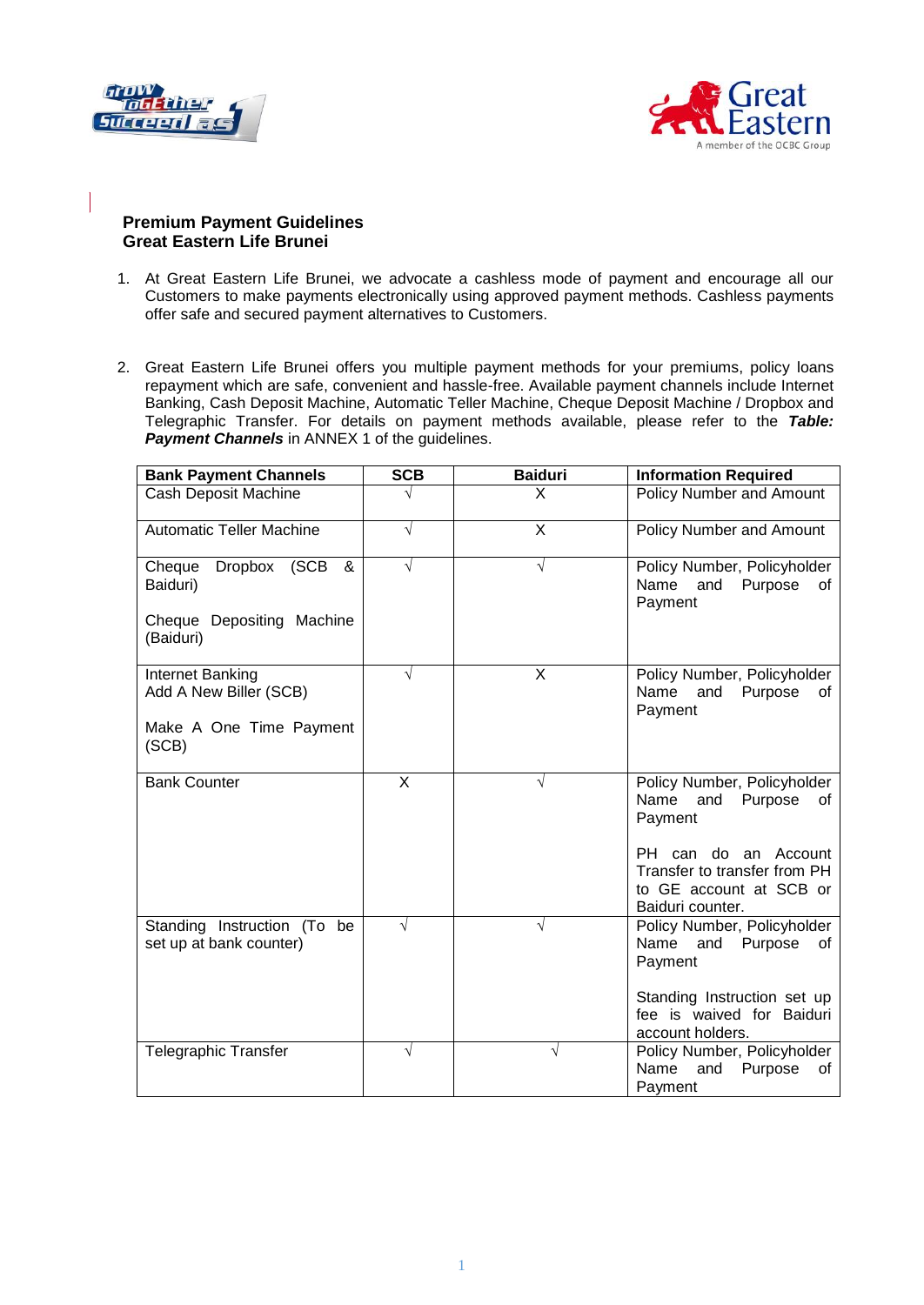



## 3. Cash Payment at Great Eastern Service Counters

If you wish to make payments using cash or cheque at Great Eastern service counters, our operating hours are from:

Monday to Thursday (excluding public holidays) 8.30am to 4.30pm Friday(excluding public holidays) 2.00pm to 4.30pm

Great Eastern Life Assurance Company Limited No 17 & 18, Block B, Bangunan Habza Simpang 150, Kampong Kiarong Bandar Seri Begawan BE1318 Negara Brunei Darussalam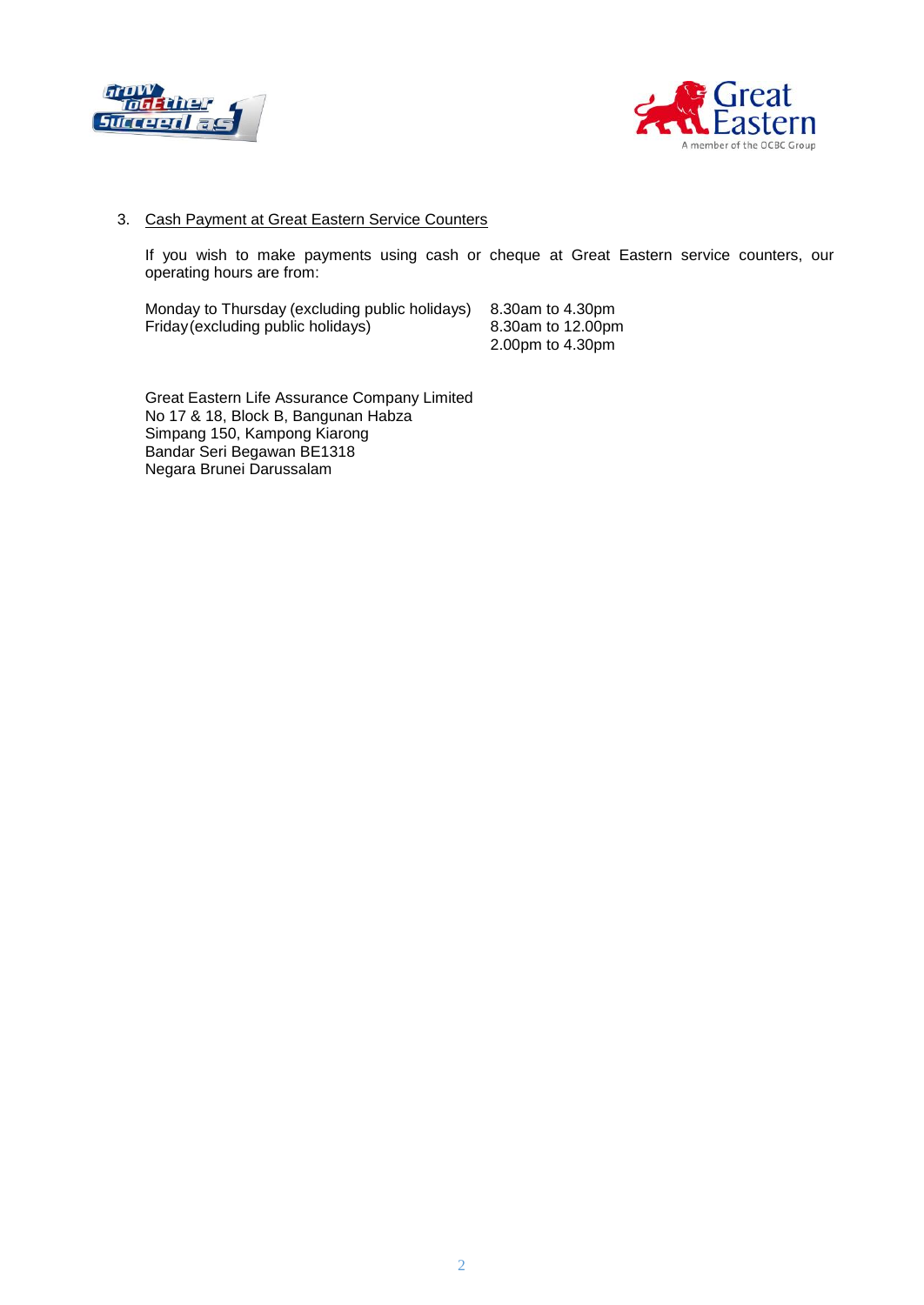



## **APPENDIX 1: TABLE- Payment Channels**

| We encourage all our Customers to use cashless payment methods which are Safe, Secure,<br><b>Convenient and Hassle-free.</b> |                                                                |                                                                                                                                                                                                                                                                                                                                                                                                |  |  |  |
|------------------------------------------------------------------------------------------------------------------------------|----------------------------------------------------------------|------------------------------------------------------------------------------------------------------------------------------------------------------------------------------------------------------------------------------------------------------------------------------------------------------------------------------------------------------------------------------------------------|--|--|--|
|                                                                                                                              | <b>BY</b>                                                      | <b>PAYMENT CHANNELS</b>                                                                                                                                                                                                                                                                                                                                                                        |  |  |  |
| 1.                                                                                                                           | <b>Payment At</b><br><b>SCB Bank</b>                           |                                                                                                                                                                                                                                                                                                                                                                                                |  |  |  |
|                                                                                                                              | Internet<br>Banking                                            | This service is available to SCB bank accountholders.<br>$\bullet$<br>Clients can select the following "Add A New Biller" and "Make a One Time<br>$\bullet$<br>Payment" (SCB) when making payment.<br>Please key in the Payment Description section if payment is for "Premium", "APL"<br>$\bullet$<br>or "Policy Loan".                                                                       |  |  |  |
|                                                                                                                              | Cash<br>Deposit<br>Machine /<br>Automatic<br>Teller<br>Machine | Payment for Great Eastern Life policies can be made only at SCB Cash Deposit<br><b>Machines (CDM) and Automatic Teller Machines (ATM)</b><br>Enter policy number and amount to be paid.                                                                                                                                                                                                        |  |  |  |
|                                                                                                                              | Cheque<br><b>Dropbox</b><br>Cheque<br>Deposit<br>Machine       | This service is available for all Great Eastern Life policies payments at SCB and<br>Baiduri.<br>Cheque should be crossed and made payable to "The Great Eastern Life<br>Assurance Co. Ltd", for Great Eastern Life policy.<br>Policyholders are reminded to write their policy numbers, names and purpose of<br>$\bullet$<br>payment (Premium, APL or Policy Loan) on the back of the cheque. |  |  |  |
|                                                                                                                              |                                                                | Please do not transfer premiums to your Representative's bank account. This is to<br>prevent the mixing of Customer's monies with the Representative's own funds, and to<br>ensure clear segregation of monies belonging to the Customers and the Representative.                                                                                                                              |  |  |  |
| $\overline{2}$                                                                                                               | Payment at<br><b>GELB</b><br>Counter                           | You may pay by cash or cheque personally at Great Eastern Life Office.<br>$\bullet$                                                                                                                                                                                                                                                                                                            |  |  |  |
|                                                                                                                              |                                                                | Cheque should be crossed and made payable to "The Great Eastern Life<br>Assurance Co. Ltd", for Great Eastern Life policy.                                                                                                                                                                                                                                                                     |  |  |  |
|                                                                                                                              |                                                                | Policyholders are reminded to write their policy numbers and names on the back<br>of the cheque.                                                                                                                                                                                                                                                                                               |  |  |  |
|                                                                                                                              |                                                                | Our counter servicing hours are: 8.30am to 4.30pm, Monday to Thursday and<br>$\bullet$<br>Friday, 8.30am to 12.00pm and 2.00pm to 4.30pm (excluding Saturday,<br><b>Sunday and Public Holidays).</b>                                                                                                                                                                                           |  |  |  |
|                                                                                                                              |                                                                | Please do not send cash through the mail.                                                                                                                                                                                                                                                                                                                                                      |  |  |  |